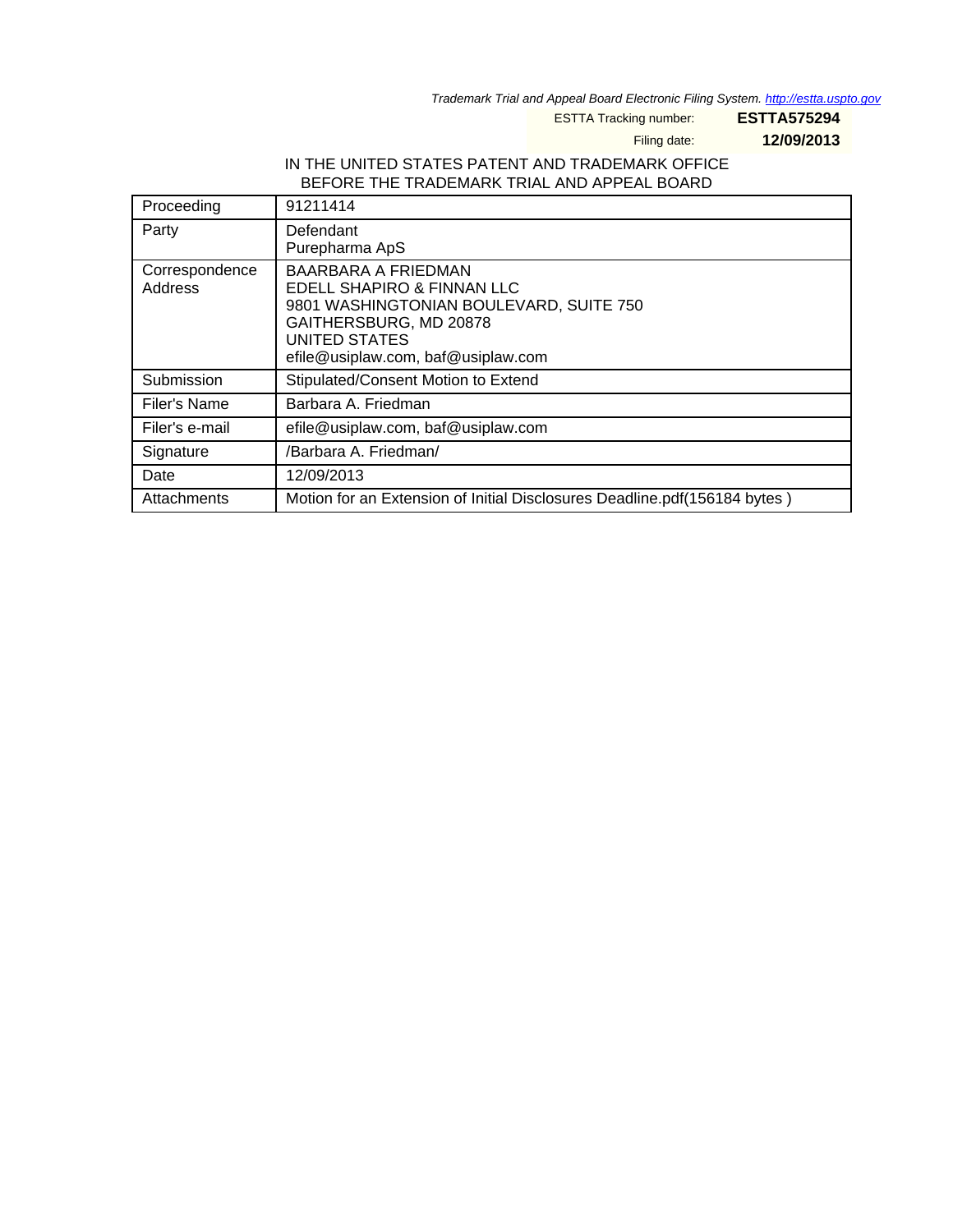## **IN THE UNITED STATES PATENT AND TRADEMARK OFFICE BEFORE THE TRADEMARK TRIAL AND APPEAL BOARD**

| PURAPHARM INTERNATIONAL (H.K.) LIMITED,) |  |
|------------------------------------------|--|
| Opposer,                                 |  |
| V.                                       |  |
| PUREPHARMA APS,                          |  |
| Applicant.                               |  |
|                                          |  |

 $\frac{1}{2}$  ,  $\frac{1}{2}$  ,  $\frac{1}{2}$  ,  $\frac{1}{2}$  ,  $\frac{1}{2}$  ,  $\frac{1}{2}$  ,  $\frac{1}{2}$  ,  $\frac{1}{2}$  ,  $\frac{1}{2}$  ,  $\frac{1}{2}$  ,  $\frac{1}{2}$  ,  $\frac{1}{2}$  ,  $\frac{1}{2}$  ,  $\frac{1}{2}$  ,  $\frac{1}{2}$  ,  $\frac{1}{2}$  ,  $\frac{1}{2}$  ,  $\frac{1}{2}$  ,  $\frac{1$ 

) Opposition No. 91211414

Motion for an Extension of Initial Disclosures Deadline and Discovery or Trial Periods With Consent

The Parties' deadline for making Initial Disclosures is currently set to close on 12/10/2013. Purepharma ApS, with the consent of Opposer, Purapharm International (H.K.) Limited, requests that such date be extended for one month, or until 01/10/2014, and that all subsequent dates be reset accordingly.

| Initial Disclosures Due:                 | 01/10/2014 |
|------------------------------------------|------------|
| <b>Expert Disclosure Due:</b>            | 05/09/2014 |
| Discovery Closes:                        | 06/09/2014 |
| <b>Plaintiff's Pretrial Disclosures:</b> | 07/23/2014 |
| Plaintiff's 30-day Trial Period Ends:    | 09/07/2014 |
| <b>Defendant's Pretrial Disclosures:</b> | 09/22/2014 |
| Defendant's 30-day Trial Period Ends:    | 11/06/2014 |
| <b>Plaintiff's Rebuttal Disclosures:</b> | 11/21/2014 |
| Plaintiff's 15-day Rebuttal Period Ends: | 12/20/2014 |

The grounds for this request are as follows:

Additional time is required to obtain the information required to make initial disclosures